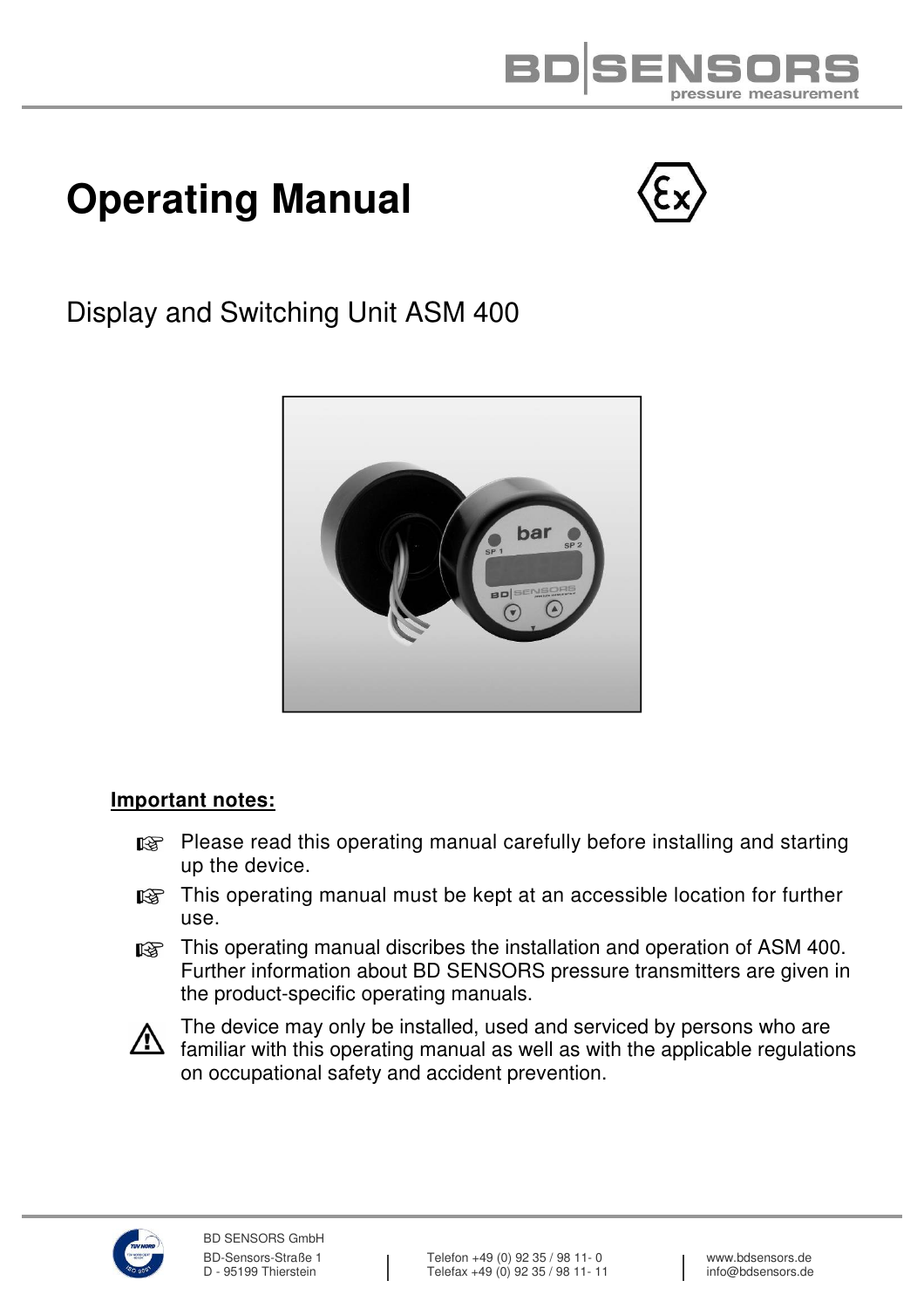# Table of contents

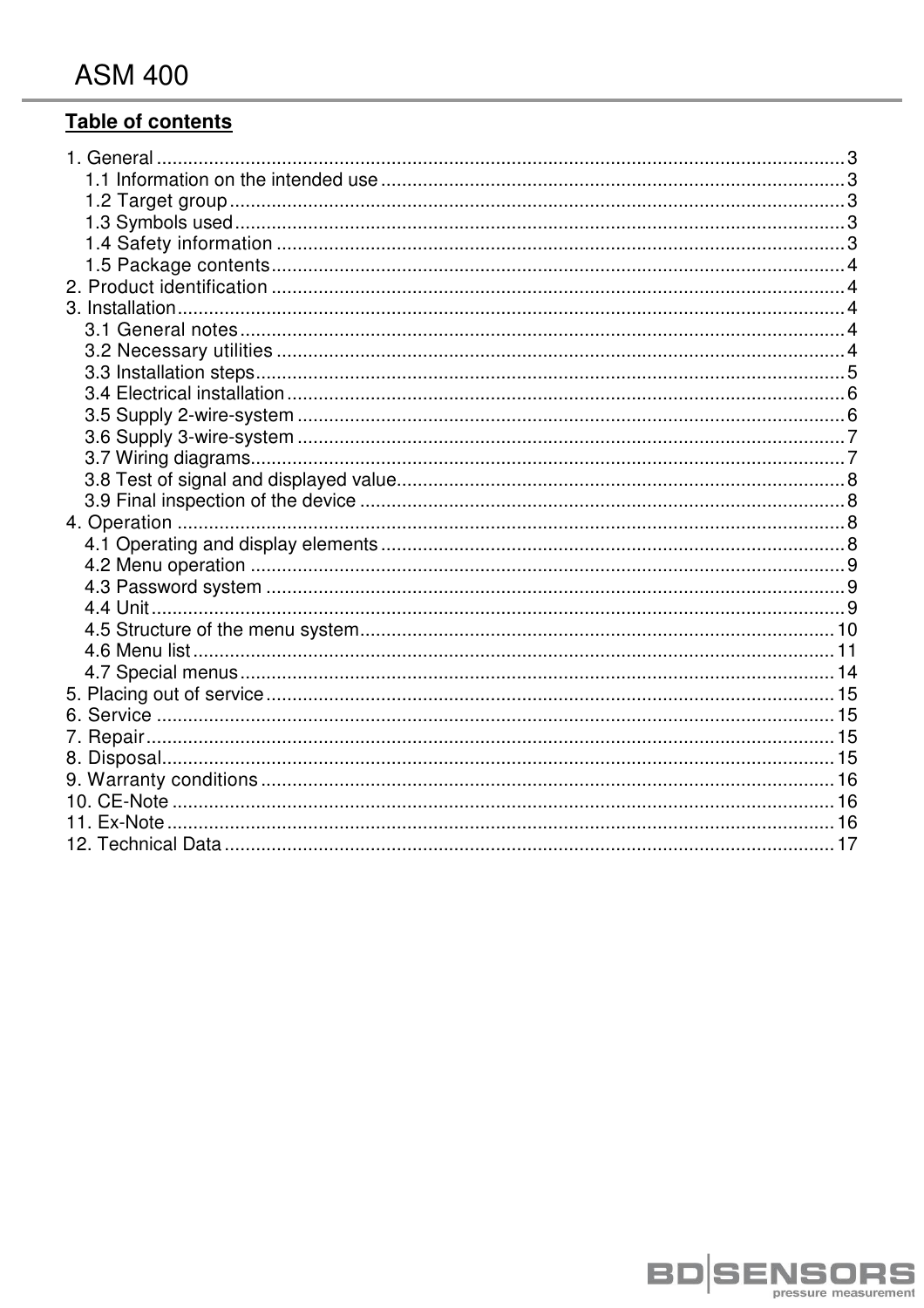# **1. General**

1.1 Information on the intended use

- The display and switching unit ASM 400 can be integrated in any transmitter or transducer with  $4 \ldots 20$  mA  $/$  2-wire or 0  $\ldots$  10 V  $/$  3-wire analogue output. With the ASM 400 a digital display and up to 2 contacts are available.
- Mounting the unit into different devices is very simple. A hole and up to 2 grooves have to be machined in a designated housing.
- The display can be programmed via two push-buttons. The following parameters can be adjusted: scaling, decimal point, damping, and limit contact (optional). Those parameters are being stored in an EEPROM and, thus, kept also in case of a power breakdown.
- The device shall be used according to the area of application specified above!
- No liability is assumed and warranty claims are excluded in case of improper application, modification of or damage to the device.

#### 1.2 Target group

This operating manual is intended for qualified technical personnel.

The display and switching unit ASM 400 has been exclusively designed for qualified companies that have a large know how in the final assembly of fine mechanical and electrical devices as well as bonding, joining and soldering technologies.

#### 1.3 Symbols used

 $\bigwedge$  : Caution  $\mathbb{R}^n$  : Note

## 1.4 Safety information

The following notes must be observed to avoid hazards for the operator and his environment:



The device may only be installed, used and serviced by persons who are familiar with<br>this energting manual this operating manual!



 Applicable regulations regarding occupational safety, accident prevention and national installation standards must be complied with!



 The product must only be used within the specifications! (Compare the technical data under "12. Technical Data".)



 The electronical assembly group in the ASM 400 is equipped with EMC compo-  $\blacktriangle$  nents. The manufacturer of the total appliance must ensure CE conformity.



Mount the device in the currentless condition!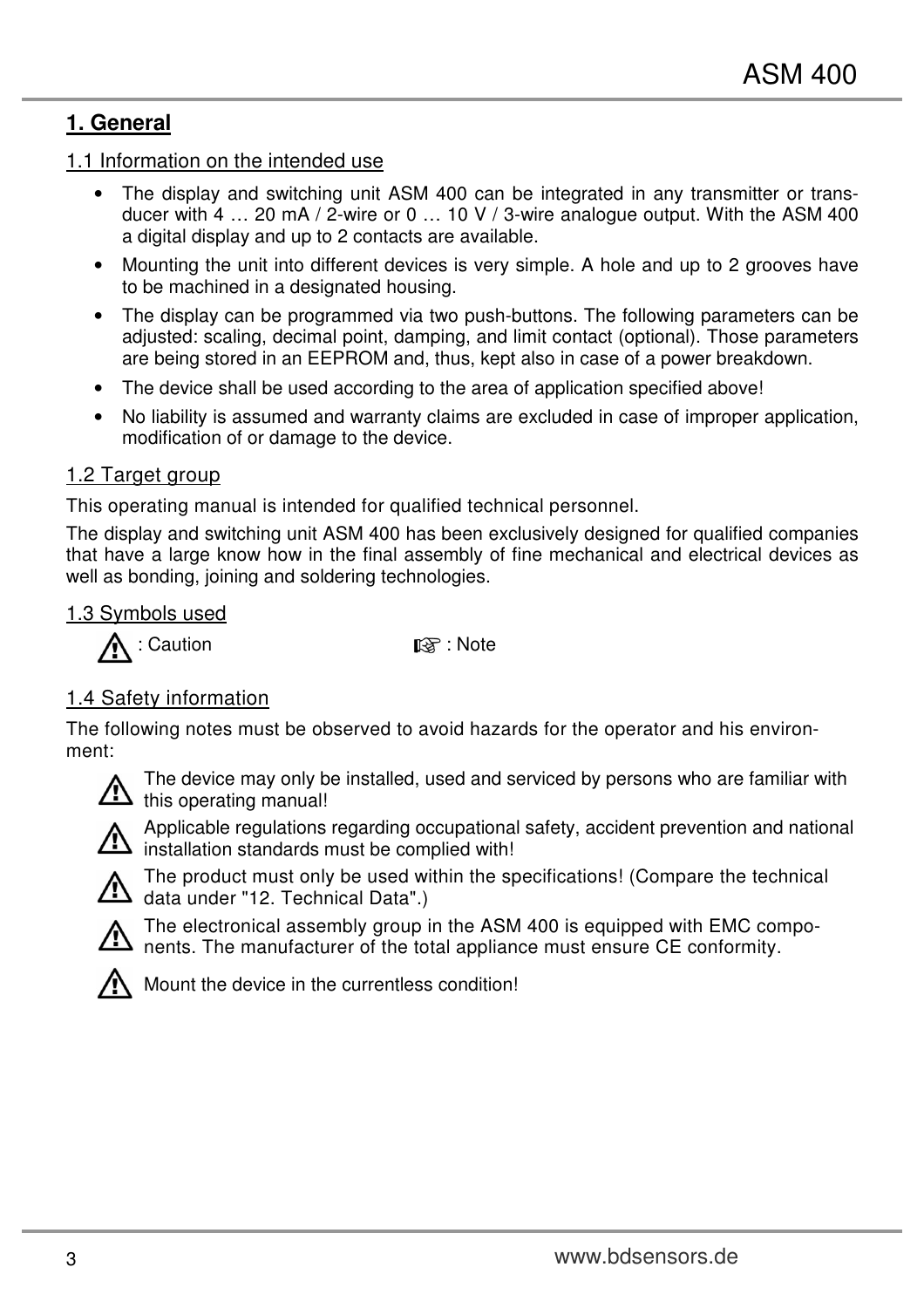# 1.5 Package contents

Please verify that all listed parts are included in the delivery:

- Display and Switching Unit ASM 400
- O-ring 24x1.6 NBR
- Retaining ring (Seegerring AV20)
- Sheet of labels
- Operating Manual "ASM 400"

# **2. Product identification**

The device can be identified by its type plate. It provides the most important data. By the ordering code the product can be clearly identified.



Fig. 1 Type plate

For identification of the firmware, the program version (e. g. P07) will appear for about 1 second in the display after starting up the device. Please hold it ready for inquiry calls.

# **3. Installation**

#### 3.1 General notes

- Please note that this device is a precision electronic instrument. Handle the device carefully to avoid damages to the plastic surface and housing parts.
- The display and the plastic housing are equipped with a rotational limiter. Please do only rotate the display or the housing within the limit.
- The ingress protection by factory is IP 00 (front side: IP 65). The ingress protection of the total appliance depends on the housing mounted by the customer.

#### 3.2 Necessary utilities

- O-ring 24x1.6 NBR is included in the scope of delivery -
- retaining ring (Seegerring AV20) is included in the scope of delivery -
- grease for seals of NBR
- soldering iron, soldering grease and tin-solder (if the electrical connection should be made by soldering)
- crimping tool and a compatible plug connection (if the electrical connection should be pluggable)
- seeger circlip pliers
- devices for simulation of the measuring range (e. g. pressure calibrator) and for measuring the output signal (digital multimeter)
- device for checking the contact functions

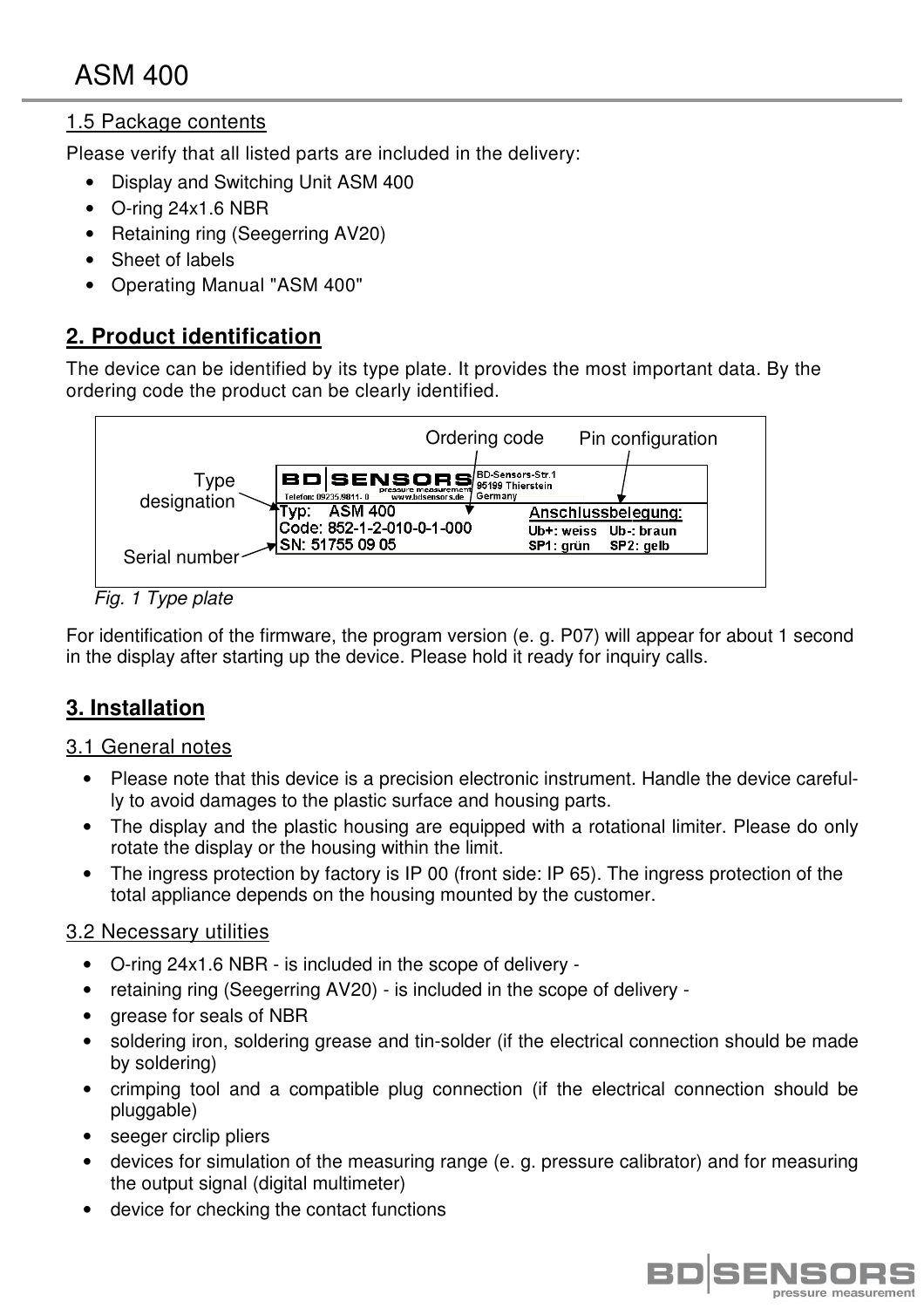#### 3.3 Installation steps

- For the ASM 400, a hole and two grooves have to be machined into the designated housing (see fig. 2).
	- $\mathbb{R}$  The groove of  $\emptyset$  38 must be established in such a way that a web will remain top left (rotational limiter). It serves as a protection against over-winding, and the ASM 400 will be rotatable in the range between -35° and +215°.
- Guide the O-ring  $24 \times 1.6$  (position 2) over the cords emerging from the ASM 400 (position 1) and place it into the designated groove  $\varnothing$  27 of the housing (position 3).
- Then you should slightly grease the O-ring with a lubricant for NBR seals.
- Put the ASM 400 onto the housing's side so that the rotational limiter of the circuit board carrier will be placed in the external groove  $(\emptyset 38)$ .
- Secure the ASM 400 with the spring retainer on the side in such a way that both parts are firmly connected.
- Check whether the ASM 400 may be turned on the housing cover.
- Establish the electrical contact according to the description below.
- Check the output signal of the transmitter and compare it with the indicated value.



Fig. 2 ASM 400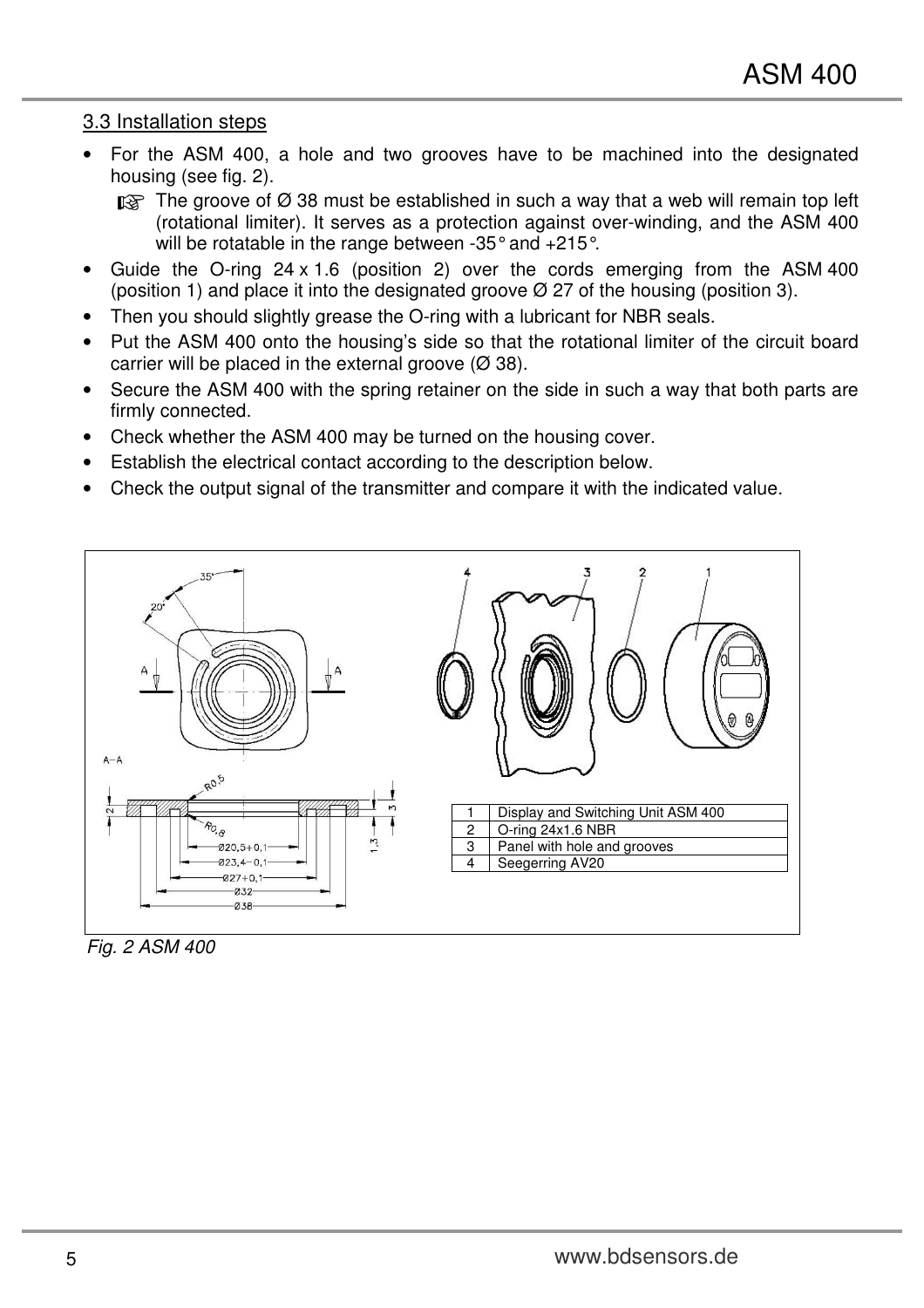#### 3.4 Electrical installation

The following table describes how to install the ASM 400 on the transmitter. The connection has to be made by soldering or pluggable.

#### 2-wire-system

| Electrical<br>Connection | cord<br>colours | comment                                                                               |
|--------------------------|-----------------|---------------------------------------------------------------------------------------|
| $Supply +$               | white           | This cord must be connected with supply $+$ of the power supply unit.                 |
| Supply -                 | brown           | This cord must be connected with supply $+$ of the transmitter.                       |
| Contact 1                | green           | This cord of contact 1 must be connected with the respective load<br>resistor $R_1$ . |
| Contact 2                | yellow          | This cord of contact 2 must be connected with the respective load<br>resistor $R_L$ . |

In addition, a contact between supply - of the transmitter and supply - of the power supply unit must be established (see 3.7 Wiring diagrams - 2-wire-system).

#### 3-wire-system

| Electrical<br>connection | cord<br>colours | comment                                                                                                                                                          |
|--------------------------|-----------------|------------------------------------------------------------------------------------------------------------------------------------------------------------------|
| $Supply +$               | white           | This cord must be connected with supply $+$ of the power supply<br>unit.                                                                                         |
| Supply -                 | brown           | This cord must be connected with supply - of the power supply<br>unit.                                                                                           |
| Contact 1                | green           | This cord of contact 1 must be connected with the respective load<br>resistor $R1$ .                                                                             |
| Contact 2                | yellow          | This cord of contact 2 must be connected with the respective load<br>resistor $R1$ .                                                                             |
| $Signal +$               | red             | This line must be connected with the positive power supply (only<br>for 3-wire-circuit $0 \ldots 10$ V).                                                         |
| Signal -                 | brown           | This cord must be connected with signal $+$ of the transmitter.<br>Normally, it is the same as supply - of the transmitter<br>(only for 3-wire-circuit 0  10 V). |

In addition, a contact between the transmitter and supply  $+$  of the power supply unit must be established.

#### 3.5 Supply 2-wire-system

l.

The supply created by the electronics of the ASM 400 is approx. 6  $V_{DC}$ . Please take this into consideration when planning your power supply. The limits for the power supply can be calculated as follows:

minimum supply:  $V_{Smin} = V_{MU min} + 6V$ 

maximum supply:  $V_{Smax} = V_{MUmax} + 6V$ 

 $V_{MU,min}$  = Minimum supply of the used transmitter

 $V_{MU, max}$  = Maximum supply of the used transmitter

<sup>1</sup> On the device, two brown cords have been installed. These are connected galvanically, so that you can freely choose the cord for installation.

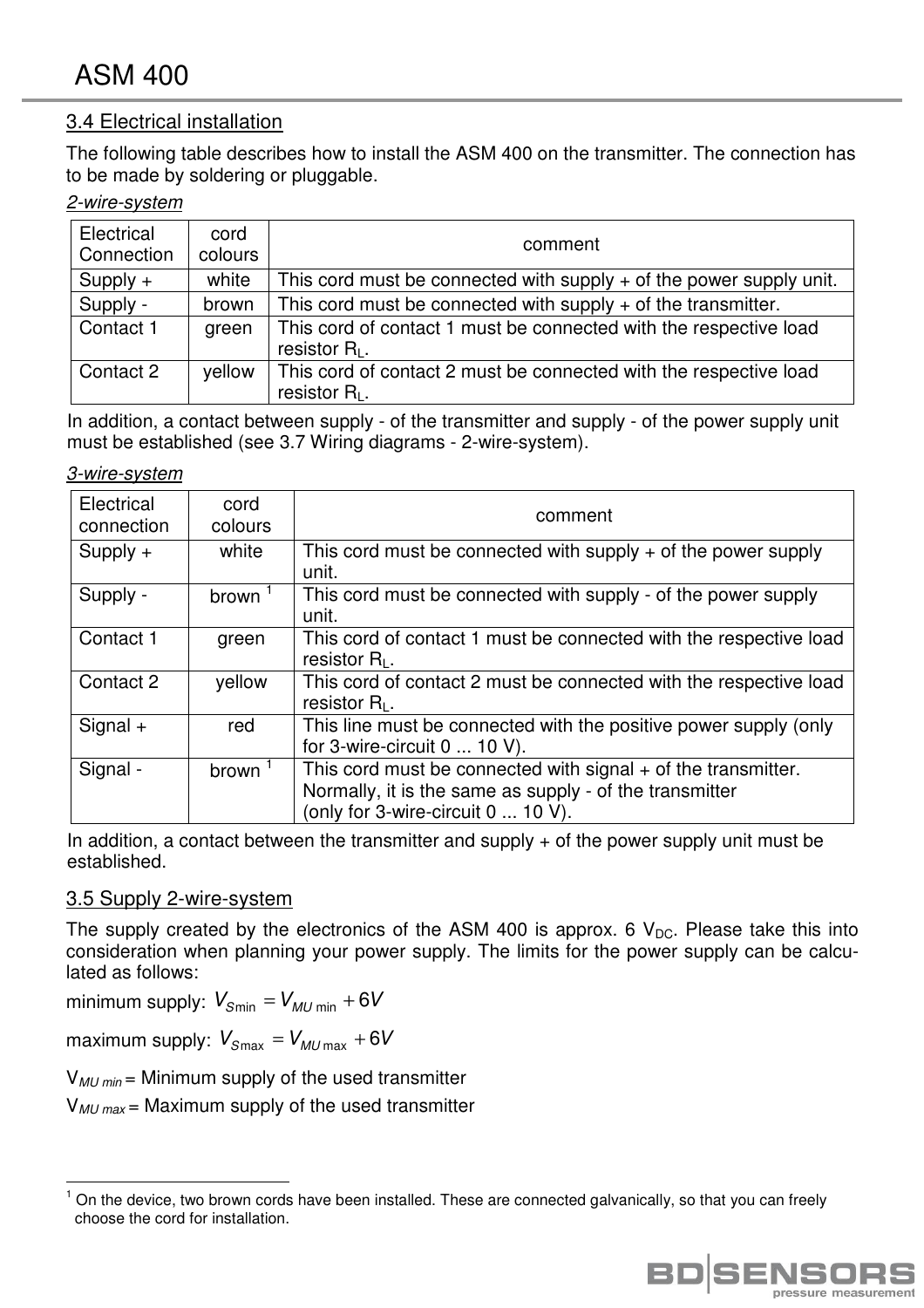With Ex-protection the max. supply for a combination of transmitter and ASM 400 is 28  $V_{DC}$ .  $\bigwedge$  Insure that no external power can flow into the contacts.

# 3.6 Supply 3-wire-system

minimum supply:

The minimum supply of the ASM 400 (V*S min*) is 8 V. The connected transmitter is supplied by the ASM 400, so the minimum supply of the transmitter must be used for the total appliance if it is higher than 8 V. The following formulas are valid:

if  $V_{MI/\text{min}} \geq 8V$  :  $V_{S/\text{min}} = V_{MI/\text{min}}$ if  $V_{MU \text{ min}} < 8 V$ :  $V_{S \text{ min}} = 8 V$ 

 $V_{MII \text{ min}}$  = Minimum supply of the used 3-wire transmitter

maximum supply:

The maximum supply of the ASM 400 (V*S max*) is 36 V. As the connected transmitter is also supplied by the ASM 400, the maximum supply does not only depend on the supply of the ASM 400. If the maximum supply of the transmitter is lower than 36 V, the maximum supply of the total appliance may not exceed the transmitter's value. The following formulas are valid:

if  $V_{MU \max}$  ≥ 36*V* :  $V_{S \max}$  = 36*V* 

if  $V_{MU \max} < 36V$  :  $V_{S \max} = V_{MI \max}$ 

 $V_{MU\,max}$  = Maximum supply of the used 3-wire transmitter

### 3.7 Wiring diagrams

For the usage with BD SENSORS pressure transmitters, the following wiring diagrams are given: For electrical connection a sheathed and twisted multicore cable is recommended.

2-wire-system (current)



3-wire-system (voltage)

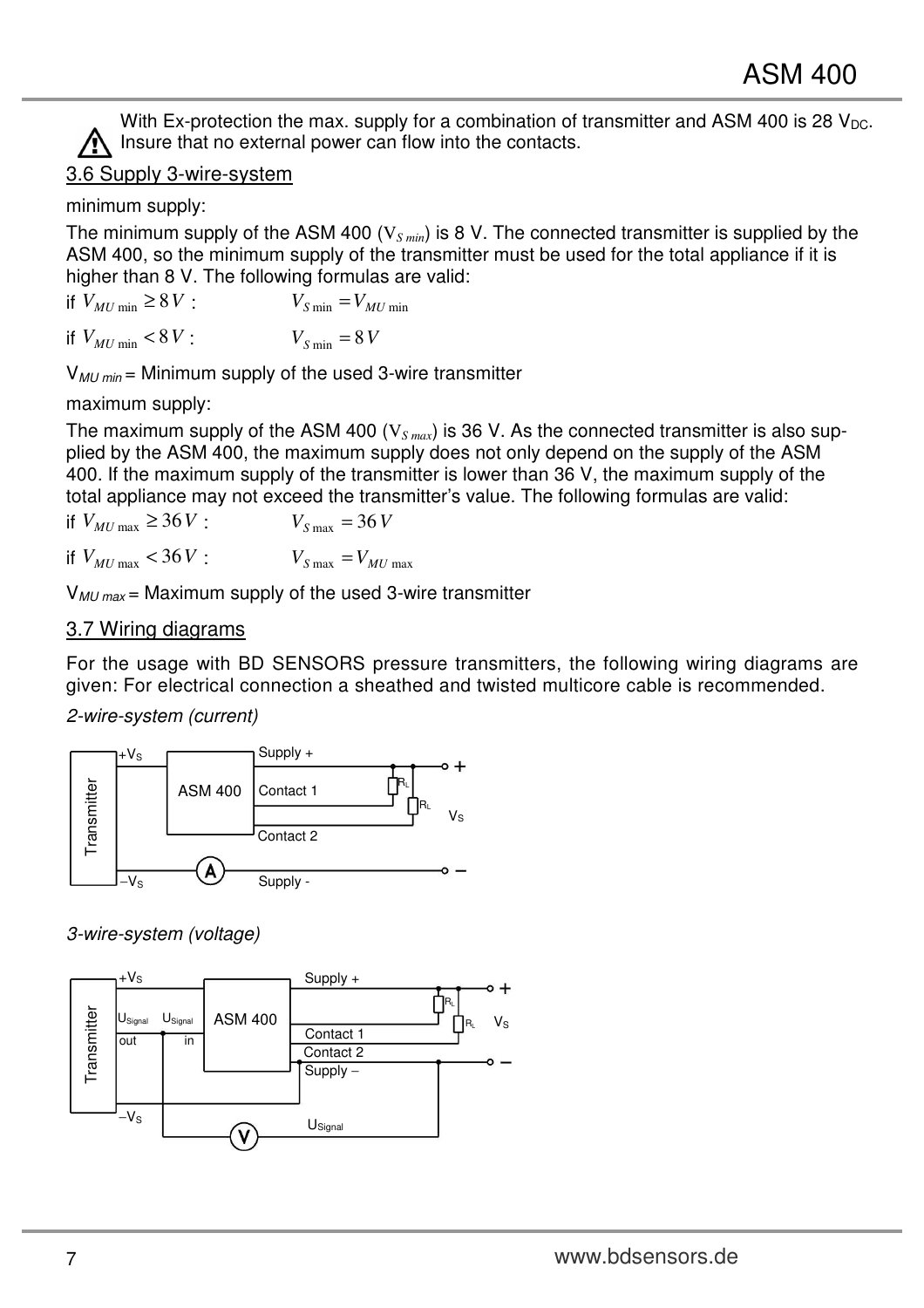### 3.8 Testing the signal and the displayed value

After assembling the transmitter, you should in any case perform a test of the displayed value and the switching functions. Therefore, the device must be connected according to the specifications. In the next step, you should carry out the settings at the zero point (menu 3) and end point (menu 4), as well as the decimal point (menu 2). The displayed value of the ASM 400 should correspond to the respective measuring value of the transmitter.

#### 3.9 Final inspection of the device

For final inspection, it is essential to test the displayed value as well as the switching function again. The switching function may be externally tested by a variety of procedures. The use of two external LEDs, which are triggered through protective resistors, is the simplest and most suitable way.

# **4. Operation**

#### 4.1 Operating and display elements



Fig. 3 Touchpad

The device has a green LED for displaying the active contact of set point 1 and a yellow LED for displaying the active contact of set point 2. The LEDs will light up when the respective set point has been reached and the contact is active.

The display of the measured value as well as the configuration of the individual parameters occur through a menu via a 4-digit seven-segment display. The individual functions can be set with the help of two miniature push buttons located in the front.

- **"▲" button: with this button you move forward in the menu system or increase the displayed value**
- **"▼" button: with this button you move backward in the menu system or decrease the displayed value**
- both buttons simultaneously:if both buttons are pushed simultaneously, the device changes between display and configuration mode; you can also confirm the menu items and set values
- **IS** When setting the values, you can increase the counting speed by pushing the respective button ("▲" or "▼") for more than 5 seconds.

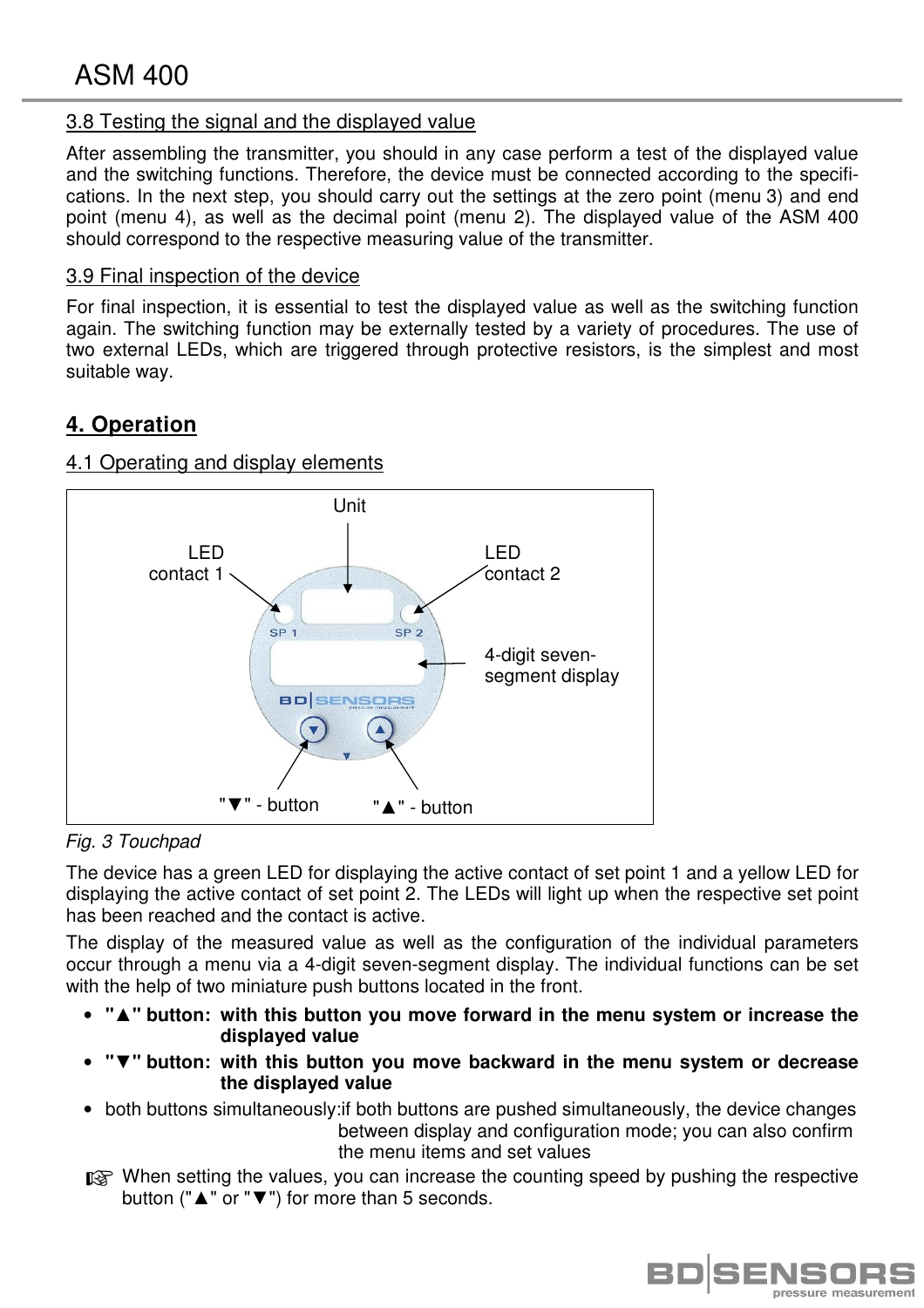#### 4.2 Menu operation

The menu system is a closed system allowing you to scroll both forward and backward through the individual set-up menus to navigate to the desired setting item. All settings are permanently stored in an EEPROM and therefore available again even after disconnecting from the supply voltage. The menu system and the menu items have been designed as simply as possible. Below, each individual menu item is described in detail allowing a straightforward and quick configuration of your device. The structure of the menu system is identical for devices with or without contacts. The device with contacts deviates from the one without contacts by ten or five additional menus. These additional menus are marked by a gray background for clear identification.

**REST** Please follow the manual meticulously and remember that changes of the adjustable parameters (switch-on point, switch-off point, etc.) become only effective after pushing both buttons simultaneously and leaving the menu item.

#### 4.3 Password system

The device is equipped with an access protection to allow access to the complete menu system only to authorized persons.

- Activating the access protection with the password will lock the complete menu.
- Deactivating the access protection with the password will unlock the complete menu.

**THE PASS INCOCED A** The password can be activated and deactivated through menu "PAon" resp. "PAof".

- $\mathbb{R}$  It can be changed according to special menu 4.
- **ISCOT** In case the password has been lost, there is a possibility to reset the password. You can do this by loading the defaults via the special menu 3.

#### 4.4 Unit

The unit of the values to be measured is determined on ordering. But it is also possible to change the unit later by using one of the enclosed unit labels.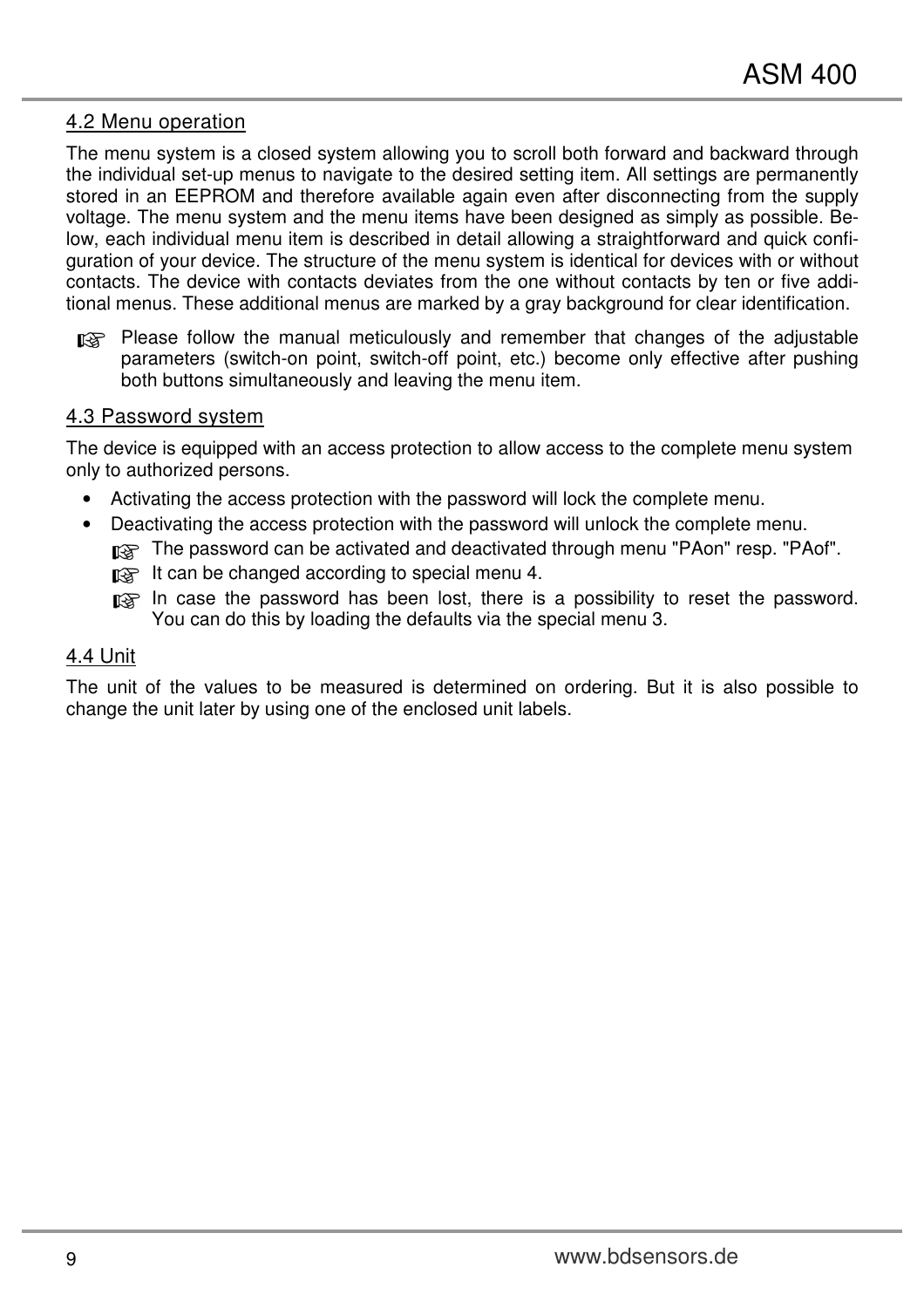#### 4.5 Structure of the menu system



Fig. 4 Menu system Rev. P07

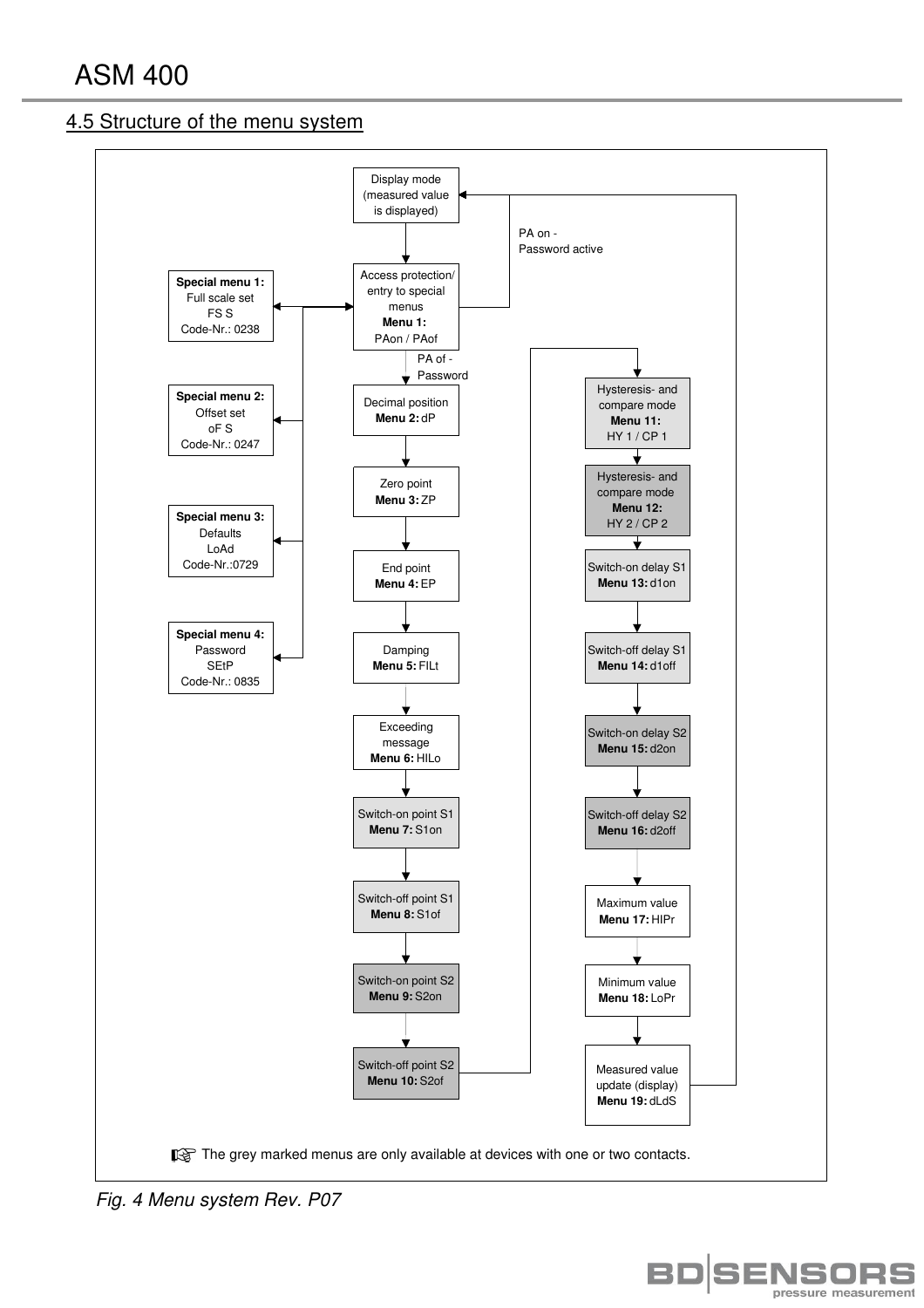#### 4.6 Menu list

#### **Menu 1 – Access protection**

If the **password is active**, the menu **"PAon"** will appear. Before being able to perform settings in the menu system, you must first enter the password. Proceed as follows for deactivation: Press both buttons simultaneously to confirm the menu item "PAon". Then set a password using the "▲" or "▼" buttons and confirm it by pushing both buttons together. The menu system is now unlocked and "PAof" will appear in the display. You can now proceed as desired.

If the **password is inactive**, the menu **"PAof"** will appear. To activate the access protection, press both buttons simultaneously. Then set your password using the "▲" or "▼" buttons to activate the access protection. Confirm the password with both buttons. The menu system is now locked and "PAon" will appear in the display.

#### **The default setting for the password is "0005".**

**EX** A modification of the password is described in the special menu 4.

#### **Menu 2 - Setting the decimal point position**



After confirming "dP" by pushing both buttons, the position of the decimal point can be selected. Set the desired position by using the "▲" or "▼" button. To complete the setting, push both buttons simultaneously.

#### **Menu 3 - Setting the zero point**



After confirming "ZP" by pushing both buttons, the zero point can be set. The value set is shown when the output signal of the transmitter is 4 mA (zero point). To complete the setting, push both buttons simultaneously.

#### **Menu 4 - Setting the end point**



After confirming "EP" by pushing both buttons, the end point can be set. The value programmed will be shown when the electrical output signal of the transmitter is 20 mA (End point). To complete the setting, push both buttons simultaneously.

#### **Menu 5 – Setting the damping**

፦ ЖЬ

After confirming "FILt" by pushing both buttons, the time constant for a simulated low-pass filter can be set. This function allows getting a constant display value although the measuring values may vary considerably. The permissible range reaches from 0.3 till 30 seconds. To complete the setting, push both buttons simultaneously.

#### **Menu 6 – Activation of the exceeding message**

After confirming "HILo" by pushing both buttons, the alarm for ex-**T** ceeding the range of the display can be activated. Conditions "on" or "off" can be selected. To complete the setting, push both buttons simultaneously.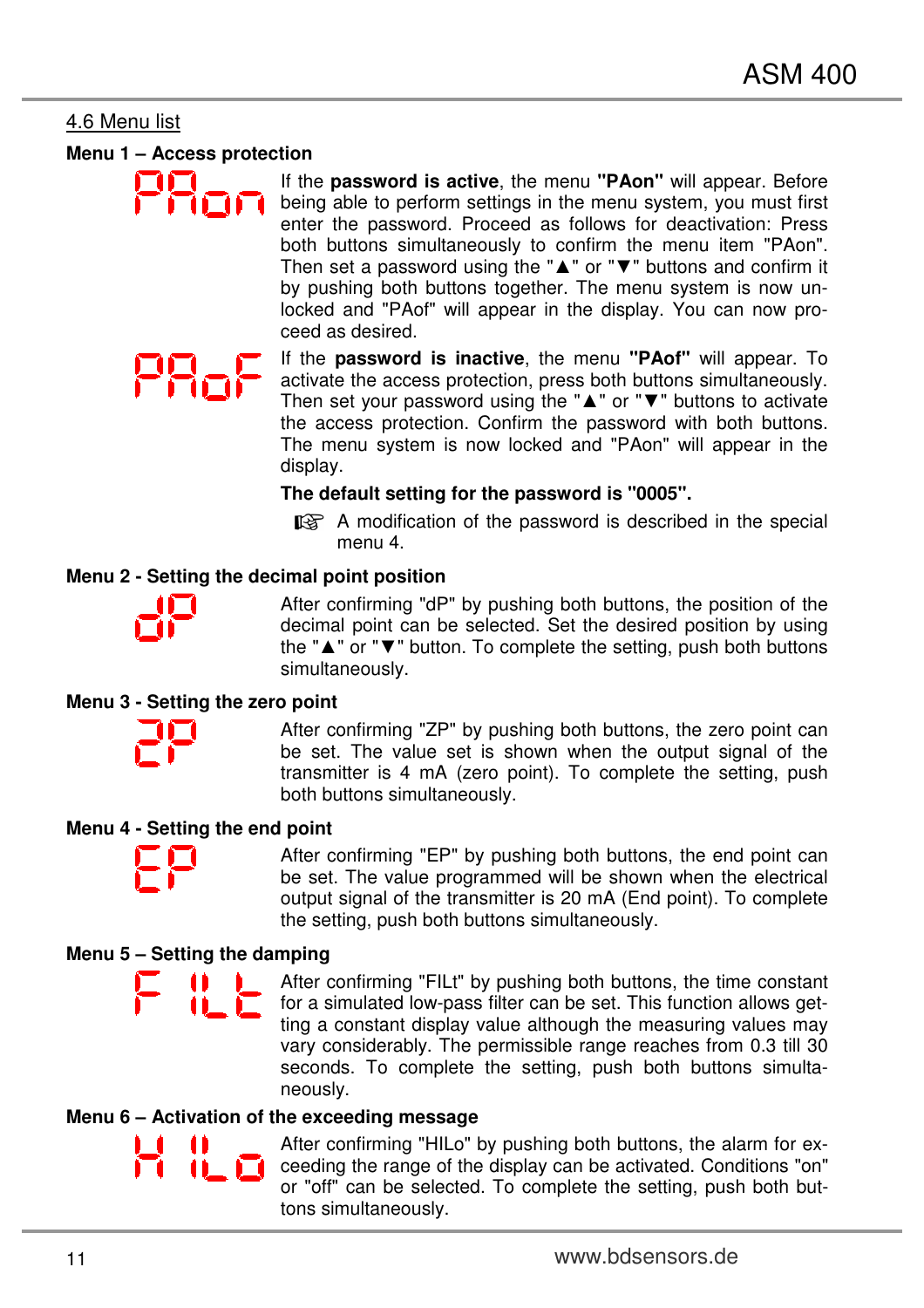#### **Menu 7 - Setting the switch-on point for contact 1**

After confirming "S1on" by pushing both buttons, the value to activate contact 1 can be set. To complete the setting, push both buttons simultaneously.

**REPREASE TRANS** Please take further information from the figures in menu 11.

#### **Menu 8 - Setting the switch-off point for contact 1**

After confirming "S1of" by pushing both buttons, the value to deactivate contact 1 can be set. To complete the setting, push both buttons simultaneously.

**REM** Please take further information from the figures in menu 11.

#### **Menu 9 - Setting the switch-on point for contact 2**

After confirming "S2on" by pushing both buttons, the value to activate contact 2 can be set. To complete the setting, push both buttons simultaneously.

**REST** Please take further information from the figures in menu 11.

#### **Menu 10 - Setting the switch-off point for contact 2**

After confirming "S2of" by pushing both buttons, the value to deactivate contact 2 can be set. To complete the setting, push both buttons simultaneously.

**Please take further information from the figures in menu 11.** 

#### **Menu 11 – Hysteresis and compare mode of set point 1**

After confirming "HY 1" resp. "CP 1" by pushing both buttons, you can choose between hysteresis and compare mode for contact 1. To complete the setting, push both buttons simultaneously.

**The following figures show the difference between**  hysteresis and compare mode as well as their inversion. To invert the respective modes, you must exchange the values for switch-on point and switch-off point.



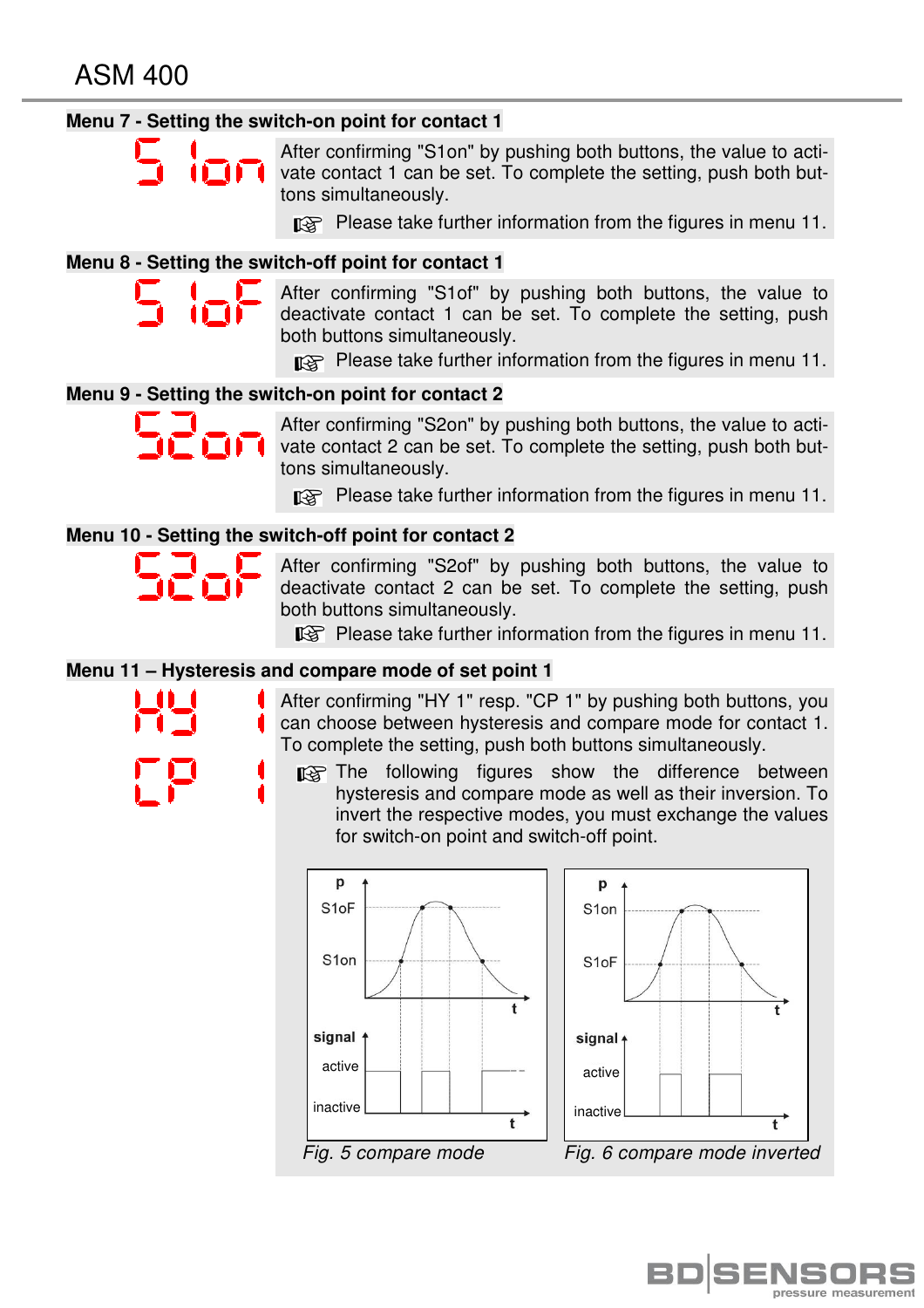

#### **Menu 12 – Hysteresis and compare mode of set point 2**

After confirming "HY 2 " resp. "CP 2" by pushing both buttons, you can choose between hysteresis and compare mode for contact 2. To complete the setting, push both buttons simultaneously.

**REPREASE TRANS** Please take further information from the figures in menu 11.

#### **Menu 13 – Setting the switch-on delay for set point 1**

After confirming "d1on" by pushing both buttons, the switch-on delay after reaching contact 1 can be set. The time can be set from 0 to 100 seconds. To complete the setting, push both buttons simultaneously.

#### **Menu 14 – Setting the switch-off delay for set point 1**

After confirming "d1of" by pushing both buttons, the switch-off delay after reaching contact 1 can be set. The time can be set from 0 to 100 seconds. To complete the setting, push both buttons simultaneously.

#### **Menu 15 – Setting the switch-on delay for set point 2**

After confirming "d2on" by pushing both buttons, the switch-on delay after reaching contact 2 can be set. The time can be set from 0 to 100 seconds. To complete the setting, push both buttons simultaneously.

#### **Menu 16 – Setting the switch-off delay for set point 2**



After confirming "d2of" by pushing both buttons, the switch-off delay after reaching contact 2 can be set. The time can be set from 0 to 100 seconds. To complete the setting, push both buttons simultaneously.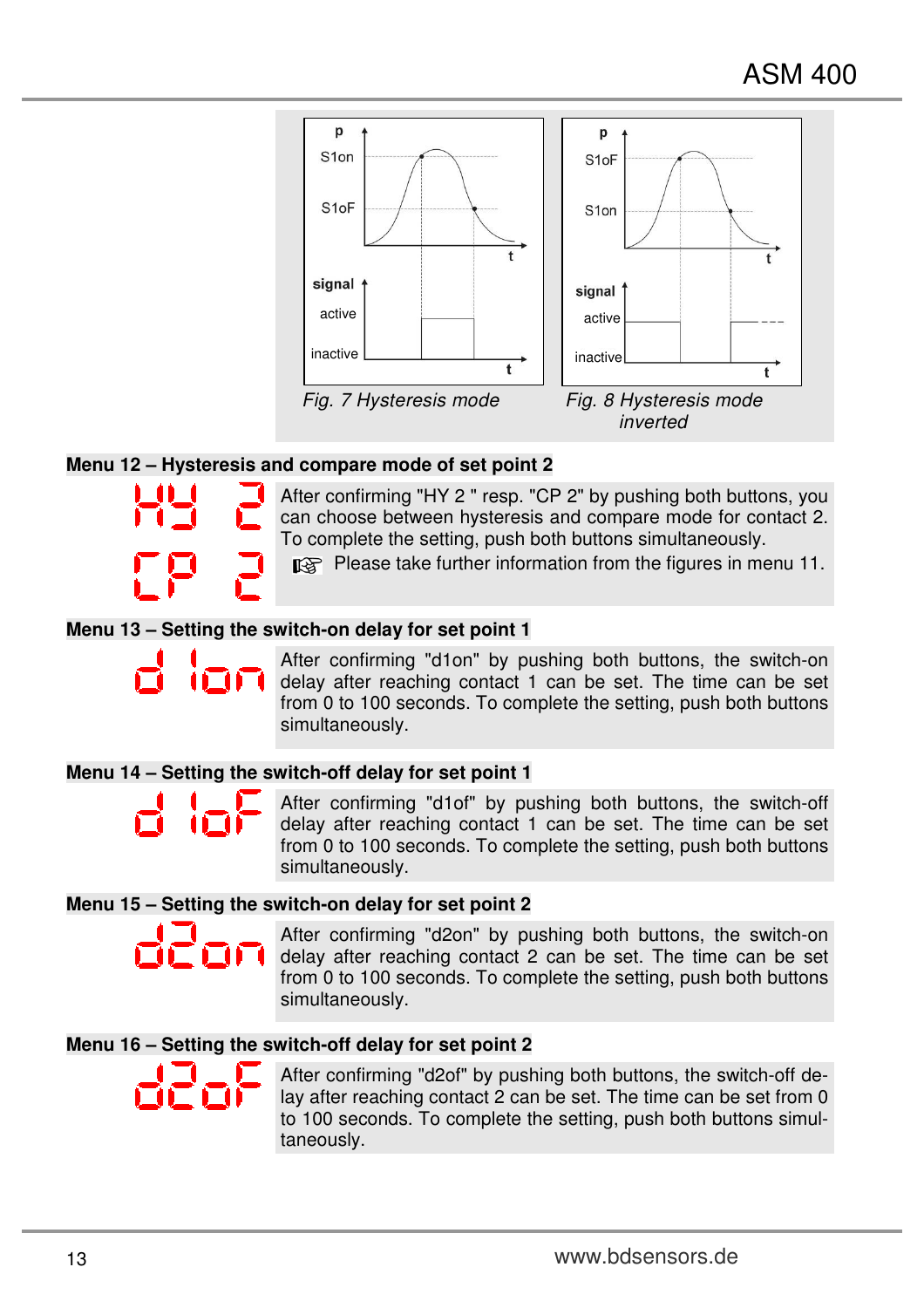#### **Menu 17 – Maximum value display**

After confirming "HIPr" by pushing both buttons, the maximum signal value during the measuring process will be shown. If both buttons are activated again within one second, the stored value will be erased. Please note that the value will not remain stored if the power supply is interrupted.

#### **Menu 18 – Minimum value display**

Lot

After confirming "LoPr" by pushing both buttons, the minimum signal value during the measurement process will be shown in the display. If both buttons are activated again within one second, the stored value will be erased. Please note that the value will not remain stored if the power supply is interrupted..

#### **Menu 19 – Measured value update (Display)**

After confirming "dLdS" by pushing both buttons, the measured value update in the display as well as the cycle for updating the display can be set. The permissible range is between 0.0 and 10 seconds. To complete the setting, push both buttons simultaneously.

#### 4.7 Special menus

To access the special menus, you must be in menu 1 "PAof".

Select the menu item "PAof" with the "▲" or "▼" button and confirm by pushing both buttons simultaneously. "1" will appear in the display. To navigate to the special menus, proceed as described below.

#### **Specia menu 1 – Correction of the display on deviation of full scale**

- For correction of the display on deviation of the full scale, select "0238" by using the "▲" and "▼" buttons. Confirm by pushing both buttons simultaneously. "FS S" will appear in the display. Now it is necessary to place the transmitter under pressure using a known pressure reference. This pressure must correspond to the end point of the pressure measuring range. If you then activate both buttons, the signal being emitted from the transmitter will be stored as offset. The display will show the end point, although the sensor signal in the offset is displaced.
	- **Please note that the output signal is not affected by this** change.

#### **Special menu 2 – Resetting the display on deviation of offset**

For resetting the display on deviation of the offset, set the number "0247" using the "▲" and "▼" buttons. Confirm by pushing both buttons simultaneously. "of S" will appear in the display. If the offset differs from the ambient pressure, it is necessary to place the device under pressure. This pressure must correspond to the zero point of the pressure measuring range. If you then confirm with both buttons, the signal being emitted from the transmitter will be stored as offset. The display will then show the zero point, although the sensor signal in the offset is displaced.

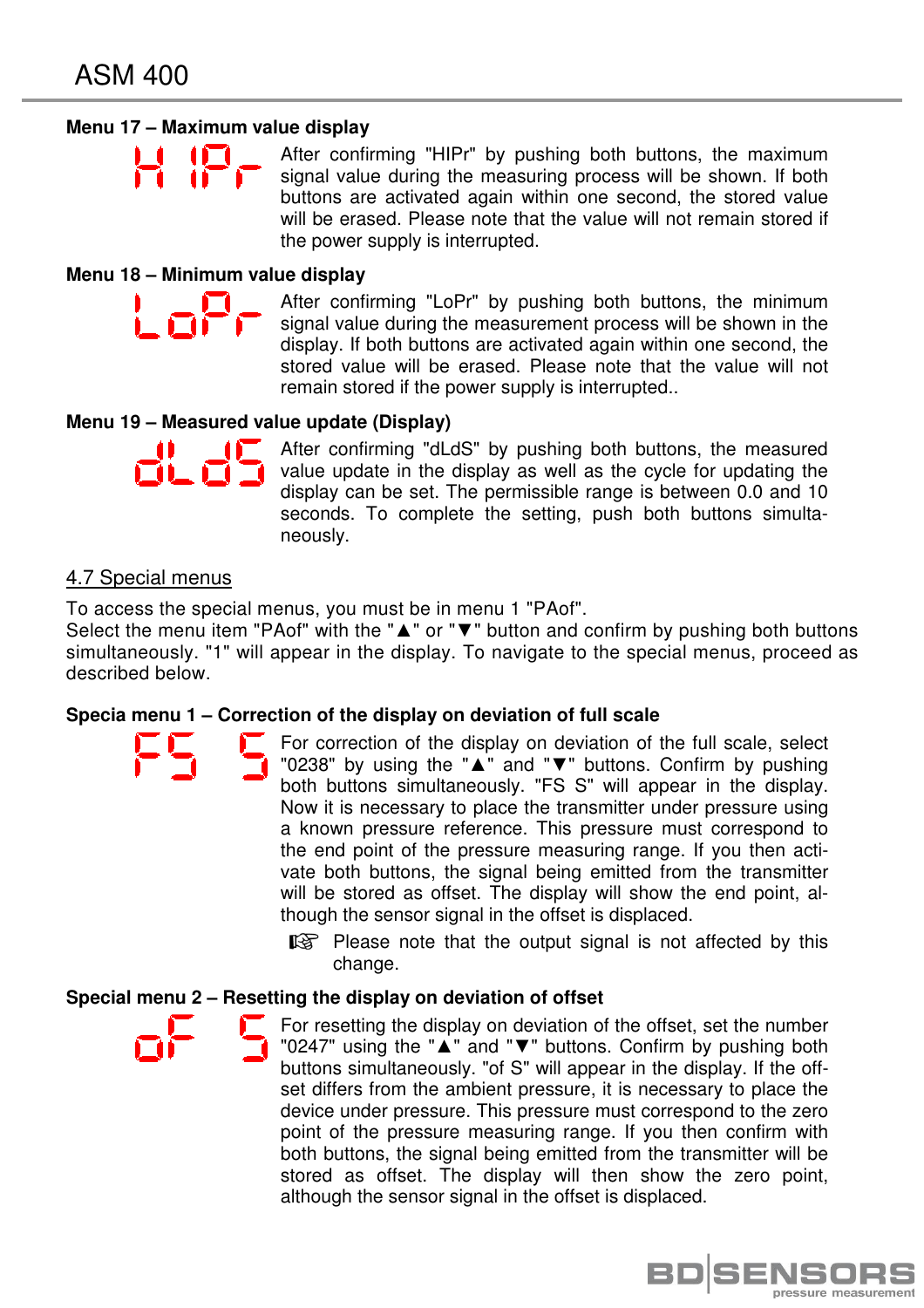$\mathbb{R}$  Please note that the output signal is not affected by this change. When displacing the offset, the full scale will also be displaced.

#### **Special menu 3 – Load Defaults**



To load the defaults, set the number "0729". Confirm by pushing both buttons simultaneously. "LoAd" will appear in the display. Pressing the two buttons again will load the defaults.

**Please note that also the password will be set on its default.** 

#### **Special menu 4 – Set new password**

To change the password, set the number "0835" using the "▲" and "▼" buttons. When confirmed with both buttons, "SEtP" will appear in the display. Push both buttons again and set the password using the "▲" or "▼" button. It can be freely chosen (0 … 9999). However, it must not be identical with the code numbers of the special functions (i. e. numbers 0238, 0247, 0729 and 0835). Finally confirm the password by pressing both buttons. The new password is now set. To activate the password, proceed as described in menu PAon.

# **5. Placing out of service**

**When dismantling the device, it must always be done in the depressurized and currentless condition!** 

## **6. Service**

This device is maintenance-free.

If desired, the device can be cleaned using non-aggressive cleaning solutions.

# **7. Repair**

If there are malfunctions which cannot be eliminated the device should be sent to us for repair. Before that the device has to be cleaned carefully and packed shatter-proofed. You have to enclose a notice of return with detailed defect description when sending the device. If your device came in contact with harmful substances, a declaration of decontamination is additionally required. Appropriate declaration can be downloaded from our homepage **www.bdsensors.com**. Should you dispatch a device without a declaration of decontamination and if there are any doubts in our service department regarding the used medium, repair will not be started until an acceptable declaration is sent.



#### **If the device came in contact with hazardous substances, certain precautions have to be complied with for purification!**

Our service address:

BD SENSORS GmbH, Serviceabteilung, BD-Sensors-Str. 1, 95199 Thierstein, Germany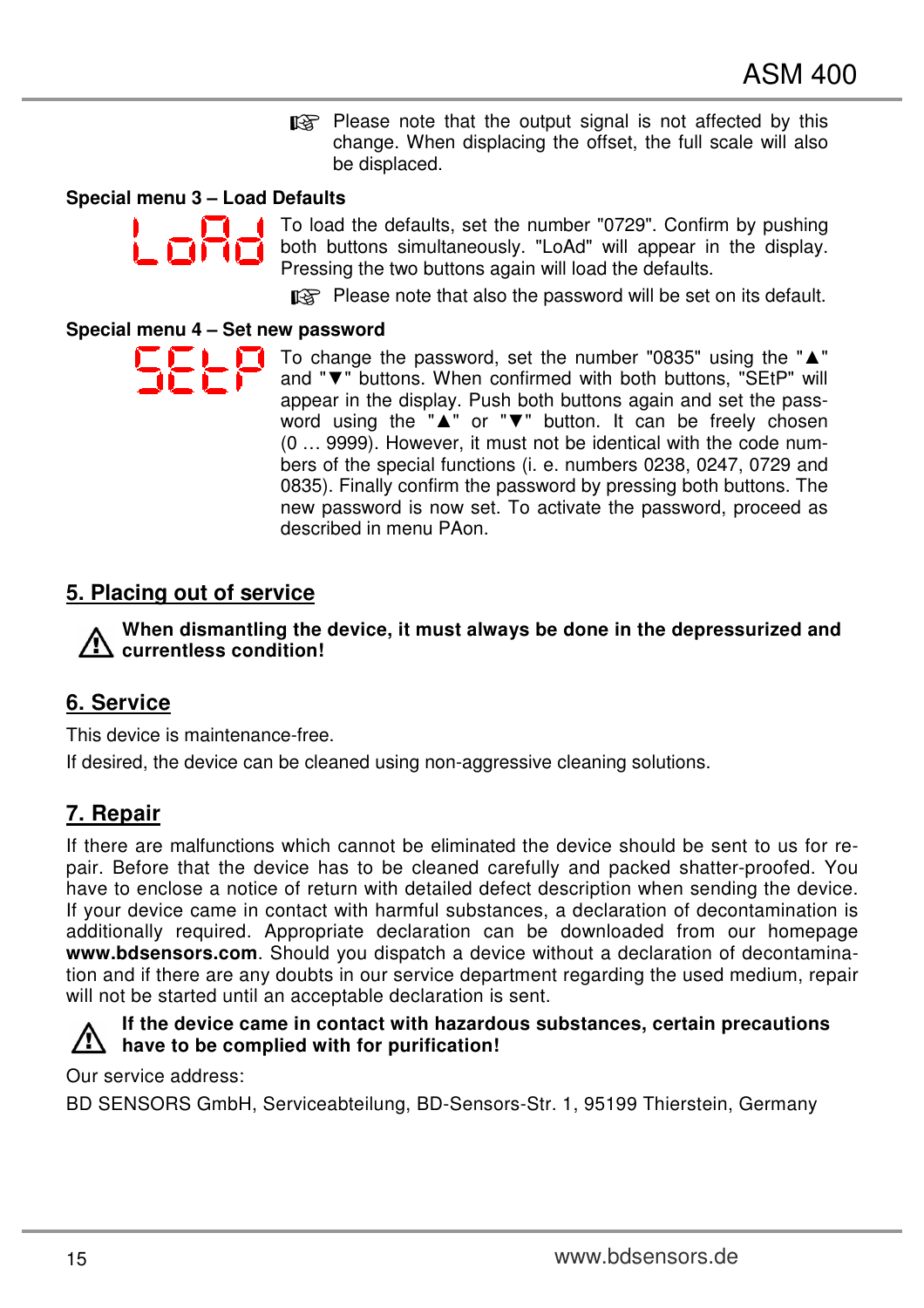# **8. Disposal**

The device must be disposed according to the European Directives 2002/96/EC and 2003/108/EC (on waste electrical and electronic equipment). Electrical and electronic waste equipment may not be disposed by domestic refuse.





**Special consideration is required for the disposal if the device has**   $\sqrt{2}$  been in contact with hazardous substances!

# **9. Warranty conditions**

The warranty conditions are subject to the legal warranty period of 24 months from the date of delivery. In case of improper use, modifications of or damages to the device, warranty claims. Furthermore, defects due to normal wear are not subject to warranty services. lectrical and<br>
levice has<br>
device has<br>
<br>
exerce, we do not accept

# **10. CE-Note**

The electronical assembly group in ASM 400 is equipped with EMC components. The manufa manufacturer of the total appliance must ensure CE conformity.

#### $\langle \epsilon_{\mathbf{x}} \rangle$ **11. Ex-Note**

From the intrinsically safe version of the ASM 400 400, the type plate must not be removed. The manufacturer of the total appliance must ensure that all relevant safety precautions and tests for intrinsic safety have been performed during production. The responsibility for all documentation and operating instructions rests with the manufacturer of the total appliance.

and operating instructions rests with the manufacturer of the total appliance.<br>It is the responsibility of the user to verify whether the chosen version of the device is suitable for the intended application and the existing environmental conditions. BD SENSORS does not assume any liability for an incorrect selection and the consequences!

The technical data listed in the EC type-examination certificate are engaging and must be absolutely complied with.

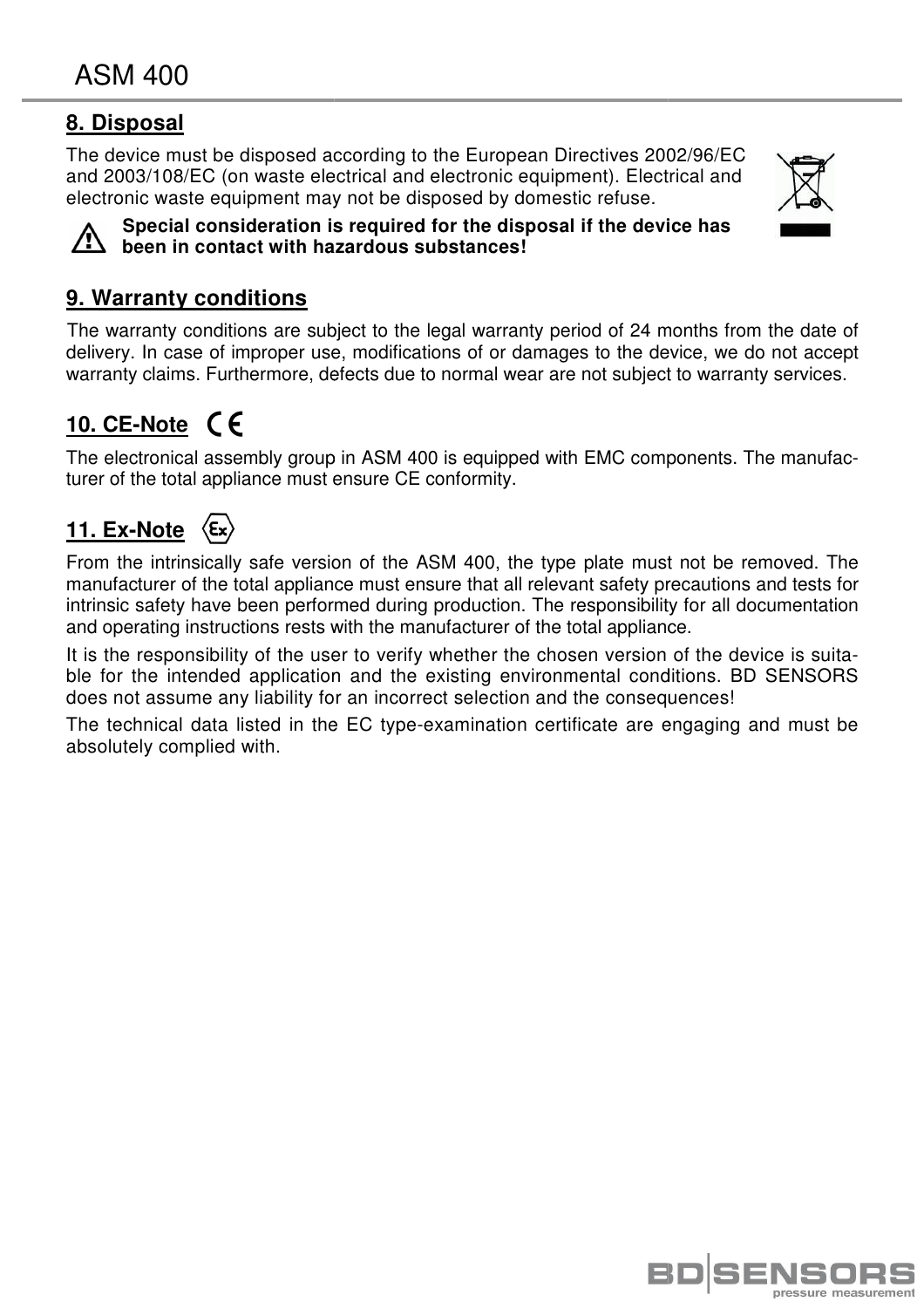# **12. Technical Data**

#### **output signal**

| 2-wire-system: |  |      | 4  20 mA |
|----------------|--|------|----------|
| 3-wire-system: |  | 010V |          |

#### **contact**

Delay time:

| Number, type         | 0, 1, or 2 independent PNP outputs                               |
|----------------------|------------------------------------------------------------------|
| Switching            | contact rating max. 125 mA, short-circuit resistant<br>standard: |
| performance          | Ex-protection: max. switching current $2:70$ mA;                 |
|                      | max. permissible inductivity per contact: 4.7 mH                 |
| Repeatability:       | $\leq \pm 0.1$ % FSO                                             |
| Switching frequency: | max. 10 Hz                                                       |
| Switching cycles:    | $> 100 \times 10^6$                                              |
| Delay time:          | 0100s                                                            |

#### **Electrical protection**

| Short-circuit protection permanent    |                                                                                                                                                                  |
|---------------------------------------|------------------------------------------------------------------------------------------------------------------------------------------------------------------|
| Reverse polarity<br>protection:       | no damage, but also no function                                                                                                                                  |
| Option Ex protection<br>AX11-ASM 400: | zone (0) 1: II (1) 2 G EEx ia IIC T4 (only with 4  20 mA / 2-wire)<br>safety technical maximum values: $V_i = 28$ V, $\Sigma l_i = 93$ mA, $\Sigma P_i = 660$ mW |

### **Display**

| Type             | 4-digit, red LED display, digit height 7 mm, digit width 4.85 mm |
|------------------|------------------------------------------------------------------|
| Range:           | $-1999+9999$                                                     |
| Accuracy:        | 0.1 $% \pm 1$ digit                                              |
| Digital damping: | $0.330$ sec (programmable)                                       |
| Update value:    | $0.010$ sec (programmable)                                       |

# **Mechanical stability**

Vibration:  $\begin{array}{c} 5 \text{ g RMS} (20 \dots 2000 \text{ Hz}) \\ \text{Shock:} \qquad 100 \text{ g} / 11 \text{ ms} \end{array}$  $100 g / 11 ms$ 

#### **Permissible temperatures**  Electronics /

| CIECITORICS / |            |
|---------------|------------|
| environment:  | $-2585$ °C |
| Storage:      | -40  85 ℃  |

**Materials**<br>**Display housing** PA 6.6, polycarbonate

#### **Miscellaneous**

| Cords length       | 150 mm                                                           |
|--------------------|------------------------------------------------------------------|
| Weight             | approx. 35 q                                                     |
| Data memory:       | non-volatile EEPROM                                              |
| ingress protection | IP 00 (front side: IP $65$ )                                     |
|                    | The ingress protection of the manufactured device depends on the |
|                    | housing, mounted by the customer.                                |

 $\overline{a}$ 

 $2$  the real switching current in the application depends on the power supply unit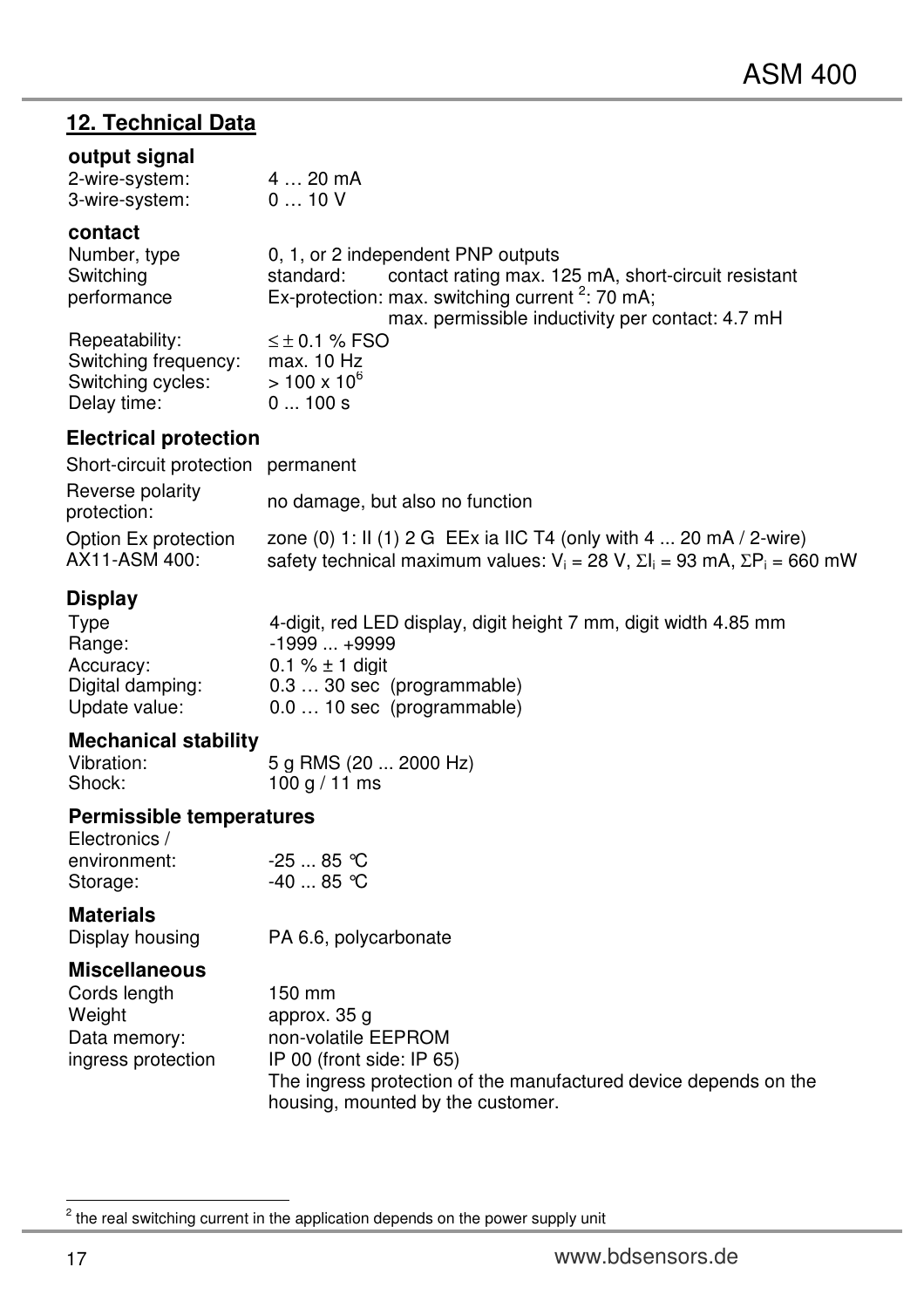# **Dimensions**